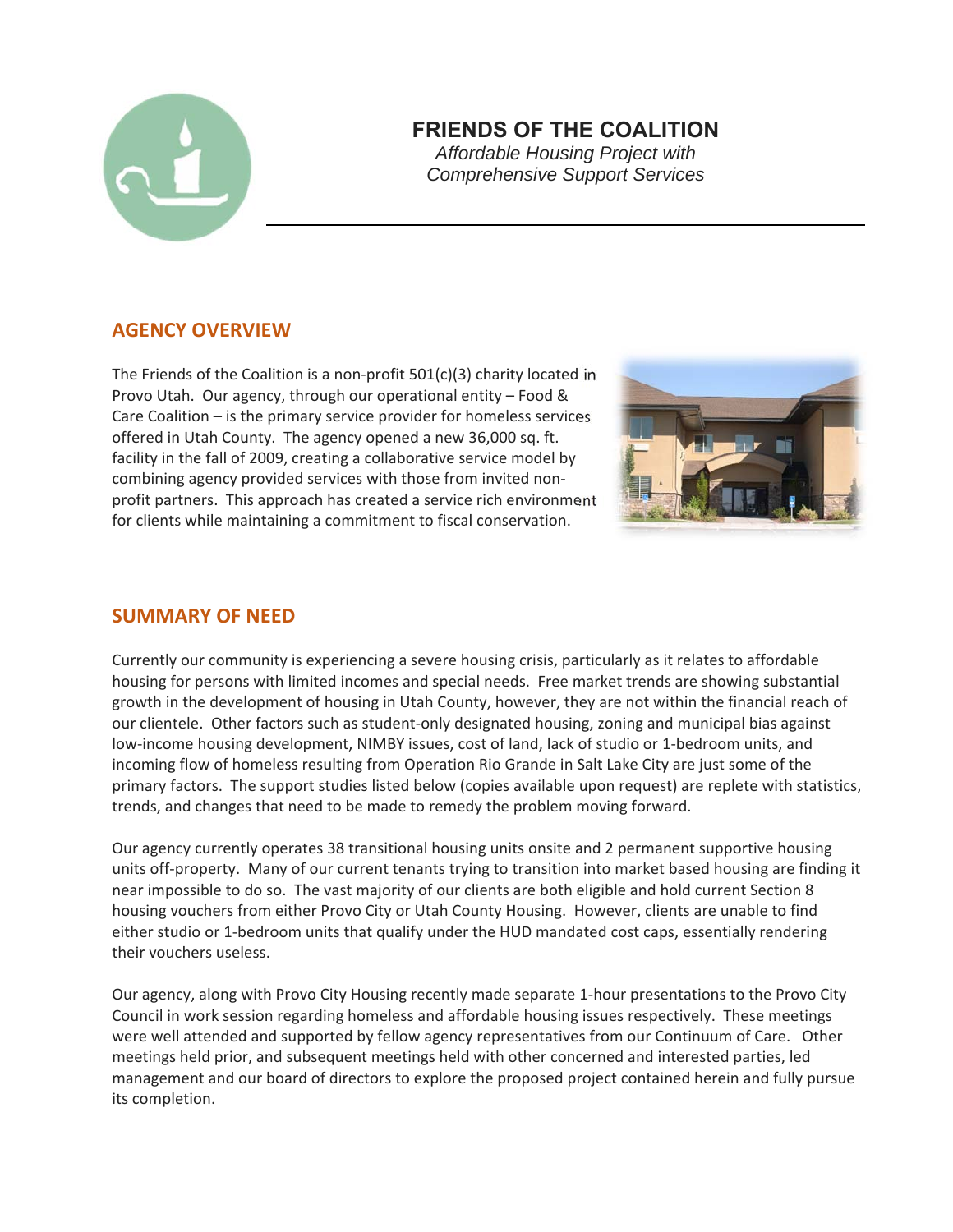# **SUPPORTING STUDIES**

*Utah Landlords and Affordable Housing*; Civicus Consulting Group (2016) *State of Utah Affordable Housing Assessment and Plan*; Department of Workforce Services (2016) *Utah Valley Home Consortium: Housing Needs Assessment*; James Wood (2015) *Comprehensive Report on Homelessness;* Department of Workforce Services (2016)

#### **HOUSING TRACK RECORD**

The Food & Care Coalition has been the primary provider of homeless services in Utah County for nearly 30 years. During this time, the agency has operated several types of housing including: emergency shelter (motel vouchering); transitional housing (onsite); and permanent supportive housing (offsite). While the agency has provided housing in three primary areas, our focus has turned to the transitional and permanent supportive housing models as we (and others) have a higher proven success rate with these housing types. Zoning restrictions and recidivism rates associated with emergency shelter projects have not been a priority in the agency's strategic plan.

The primary factor for choosing a permanent supportive housing project now is that it will actually improve the efficiency and placement of clients and generate revenue that can be infused back into programs and services, lessening the reliance on outside funding support. Transitional housing and permanent supportive housing programs that are accompanied by intensive wrap-around support services, demonstrate a clear and decided edge in long-term success of clients. The table below outlines the success rates of these three housing types for our agency. Clearly, the emergency shelter model is outdated and ineffective. Just this year, our agency discontinued motel vouchering and have instead turned our attention and resources to the latter options, as best practice research shows they are far more effective.

| <b>Housing Type</b>                 | <b>Units Provided / Clients Served</b> | <b>Success Rate</b>    |
|-------------------------------------|----------------------------------------|------------------------|
| <b>Emergency Shelter</b>            | 28,000 / 3,988                         | 9% (30 year history)   |
| <b>Transitional Housing</b>         | 53,500 / 485                           | 62.5% (5 year history) |
| <b>Permanent Supportive Housing</b> | 17,520 / 30                            | 94% (10 year history)  |

# **COMMUNITY SUPPORT**

- 7,500 volunteers provide over 50,000 volunteer hours annually.
- Over 1,000 unique donors contribute in-kind and financial support our agency each year.
- The agency is an active member of the following groups: Utah Valley Interfaith Association; Corporate Alliance; Mountainlands Continuum of Care; Utah Valley Chamber of Commerce.
- As outlined above, the agency has created a collaborative service model that includes 3 permanent onsite partners and a dozen or more partners who perform regular visits and outreach (See chart below).
- The agency enjoys unanimous support from our Continuum of Care Partners even though the group cannot provide endorsement letters as a matter of policy. Recently, Brent Crane and Robert Vernon presented comprehensive reports on the state of homelessness and affordable housing to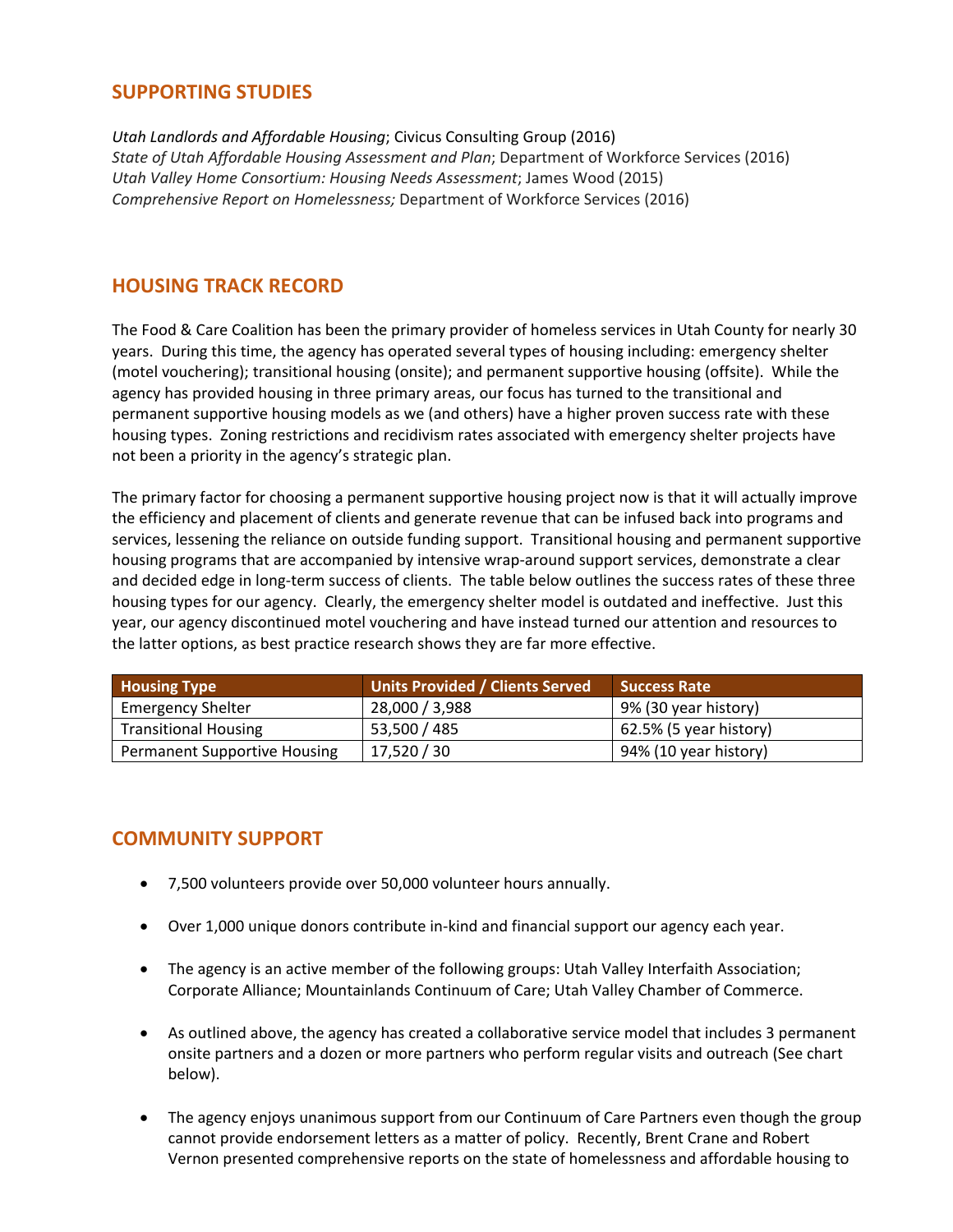the Provo City Council. These reports are currently being combined into a single presentation so the Mountainlands Continuum of Care can present a unified front to local municipalities, public officials, and prospective investors geared towards community improvements on these important social issues.

- We have received project approval from Provo City and have endorsements from Utah County Commissioners Bill Lee and Nathan Ivie.
- The agency has secured commitments from several major donors including the Marc & Debbie Bingham Family Trust (financial); Leon & Marilyn Vansickle (general contractor who will be donating supervisory costs); Miller Family Philanthropy (financial).

# **OPERATIONAL & PROJECTED TIMELINE**

We hope to break ground during spring 2019. We will construct 72 1-bedroom rental units on our property with the target population being homeless persons who utilize our services and those of our community partners listed herein. We have commitments from service providers willing to refer clients to the project, providing educational and mentoring support, outreach, and case management services. These are listed in the *Proposed Partner Expansion* section below.

| <b>DATE</b>    | <b>KEY MILESTONES</b>                      | <b>CONTRIBUTORS</b>                                                        |
|----------------|--------------------------------------------|----------------------------------------------------------------------------|
| $4/17 - 6/17$  | <b>Community Needs Assessment Research</b> | See Referenced Studies Below                                               |
| $4/17 - 8/17$  | Project Research                           | Provo City Council (Presentation); Zoning                                  |
|                |                                            | Allowances (Provo Planning & Zoning)                                       |
| $6/17 - 12/17$ | <b>Partnering Options</b>                  | Fresh Start (Jail Outreach); Provo Housing<br>Authority (Section 8 Voucher |
|                |                                            | Qualifications)                                                            |
| $8/17 - 6/18$  | Design & Developer Search                  | Curtis Miner Architecture; ALM &                                           |
|                |                                            | Associates; etc.                                                           |
| $7/18 - 9/18$  | <b>Zoning Approvals</b>                    | Provo City Planning & Zoning (Bill                                         |
|                |                                            | Peperone)                                                                  |
| $1/18 - 4/19$  | <b>Funding Partners</b>                    | Miller Family Philanthropy; Marc &                                         |
|                |                                            | Debbie Bingham; Leon Vansickle; LDS                                        |
|                |                                            | Church                                                                     |
| $4/19 - 7/20$  | Construction                               | Contractor - VanCon                                                        |
| 6/20           | Hire & Train New Personnel                 | Property Manager; Case Manager; 24                                         |
|                |                                            | <b>Hour Manned Security</b>                                                |
| 8/20           | <b>Begin Operations</b>                    | Open House                                                                 |

# **PERSONNEL**

Added staffing will include an onsite property/facility manager to perform daily supervision and share maintenance duties with our existing facility manager and either 1 full time case manager or educator which is still being vetted as we discuss options with our committed onsite partners. Additionally, the project will include an after-hours security guard to further enhance our supportive housing model. Annual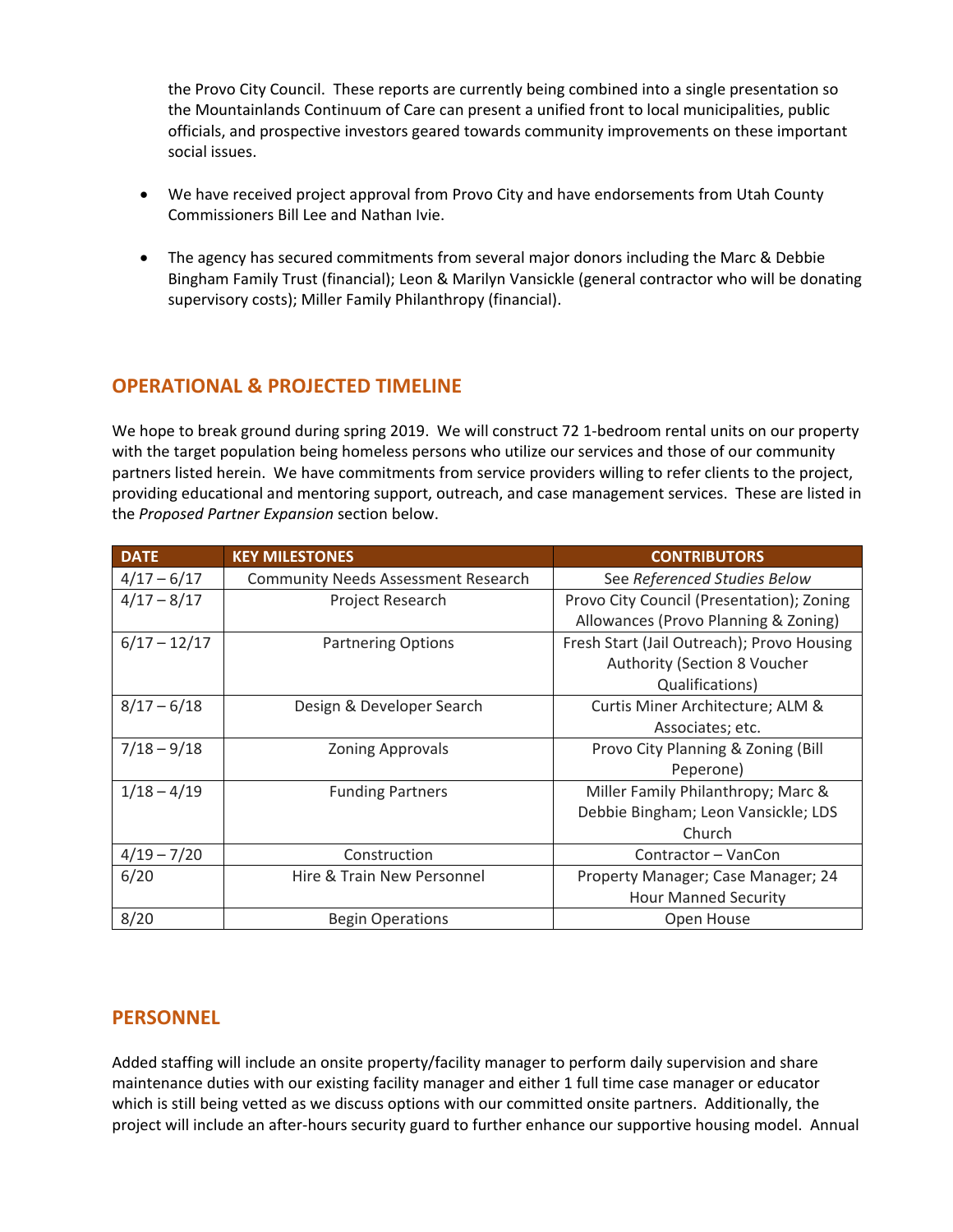costs for staffing, benefits, and insurance is anticipated to be \$115,000 depending on experience and personal qualifications.

The agency will not require any ongoing funding from project contributors once completed as rental revenue will cover our staffing, maintenance, and operational expenses.

#### **SITE PLAN**

Below is the approved rendering of our approved site plan. The project is located at 299 E. 900 S. Provo, Utah. Our existing facility sits on 4.5 acres, with approximately 2 acres reserved to develop the proposed project. We will construct 72 1-bedroom units approved by Provo City and utilize as permanent supportive housing. An accompanying partner building will house staff and partnering agency personnel including office, training, and laundry rooms for residential and partner utilization.

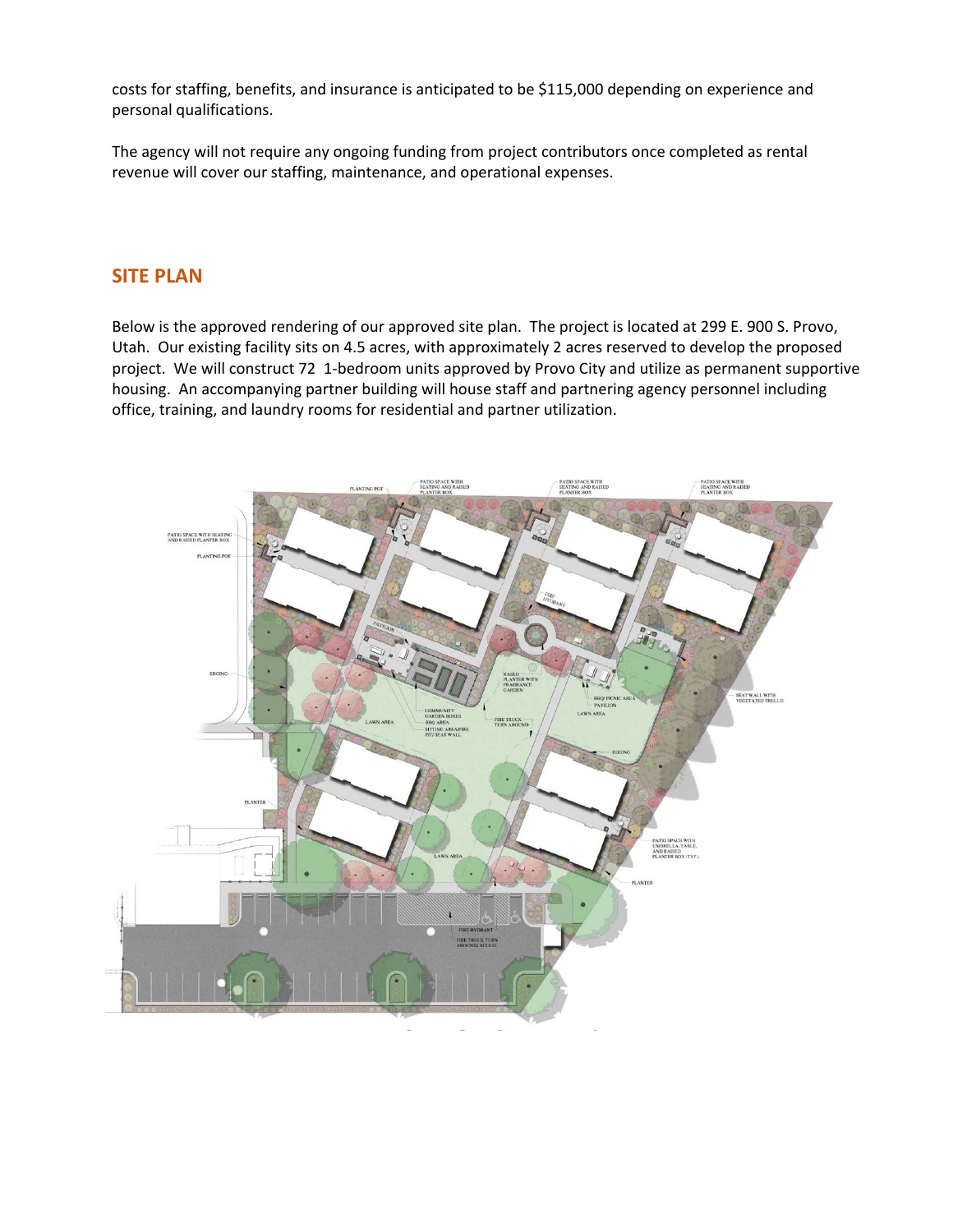# **ESTIMATED COSTS**

| <b>Budget Category</b>                                     | <b>Estimated Costs</b> |
|------------------------------------------------------------|------------------------|
| <b>Architectural &amp; Engineering (Discounted)</b>        | \$145,000              |
| <b>Permits &amp; Fees (Discounted)</b>                     | \$150,000              |
| <b>Contractor Profit (Donated by VanCon)</b>               | \$0                    |
| Land Costs (FACC Owns the Property)                        | \$0                    |
| Site Improvements (Parking; Landscape; Etc.)               | \$275,000              |
| Community Partner Building (offices; training rooms; etc). | \$990,000              |
| 72 - 1 Bedroom Unit Construction                           | \$6,150,000            |
| <b>Furnishings</b>                                         | \$315,000              |
| <b>Total Project Cost</b>                                  | \$8,025,000            |
|                                                            |                        |

# **EXISTING & PROPOSED PARTNERS**

| <b>Partner Name</b>               | <b>Onsite or Visiting or Other</b> | <b>Nature of Partnership</b>          |
|-----------------------------------|------------------------------------|---------------------------------------|
| <b>Wasatch Mental Health</b>      | <b>Permanent Onsite</b>            | Mental Health Therapy, Case           |
|                                   |                                    | Management, & Outreach                |
| Share A Smile Foundation          | <b>Permanent Onsite</b>            | <b>Dental Services</b>                |
| Mountainlands Community           | <b>Permanent Onsite</b>            | <b>Medical Services</b>               |
| <b>Health Center</b>              |                                    |                                       |
| JTP (Jail Transition Program)     | <b>Permanent Onsite</b>            | Jail Outreach & Case                  |
|                                   |                                    | <b>Management Services</b>            |
| <b>Aznar Family Chiropractic</b>  | <b>Visiting Outreach</b>           | <b>Chiropractic Services</b>          |
| <b>Brigham Young University</b>   | <b>Visiting Outreach</b>           | Provides Nursing Outreach via         |
|                                   |                                    | <b>Supervised Practicum Staffing;</b> |
|                                   |                                    | <b>Event Volunteer Support</b>        |
| <b>American Red Cross</b>         | Other                              | Community Disaster Facility -         |
|                                   |                                    | (Food; Command Center;                |
|                                   |                                    | Shelter)                              |
| <b>Community Action Services</b>  | Other                              | Shared Responsibility for             |
|                                   |                                    | <b>Emergency Shelter Requests</b>     |
| <b>Deseret Industries</b>         | Other                              | Agency Sends Clothing to DI;          |
|                                   |                                    | Clients Receive Vouchers in           |
|                                   |                                    | Return.                               |
| Lens Crafters                     | <b>Visiting Outreach</b>           | Eye Exam & Vouchers for               |
|                                   |                                    | <b>Prescription Glasses</b>           |
| <b>Utah Valley University</b>     | <b>Visiting Outreach</b>           | Provide Dental Hygiene Services       |
|                                   |                                    | via Supervised Practicum Staffing     |
| <b>Interfaith Association</b>     | <b>Visiting Outreach</b>           | <b>Provides Informational</b>         |
|                                   |                                    | Brochures on Available Religious      |
|                                   |                                    | Groups                                |
| <b>Veterans Administration</b>    | <b>Visiting Outreach</b>           | Monthly Outreach to Homeless          |
|                                   |                                    | Veterans                              |
| <b>Proposed Partner Expansion</b> | <b>Onsite or Visiting or Other</b> | <b>Nature of Partnership</b>          |
| <b>Fresh Start</b>                | Onsite & Visiting Outreach         | Referral of Recently Incarcerated     |
|                                   |                                    | Clients; Mentor Support; Training     |